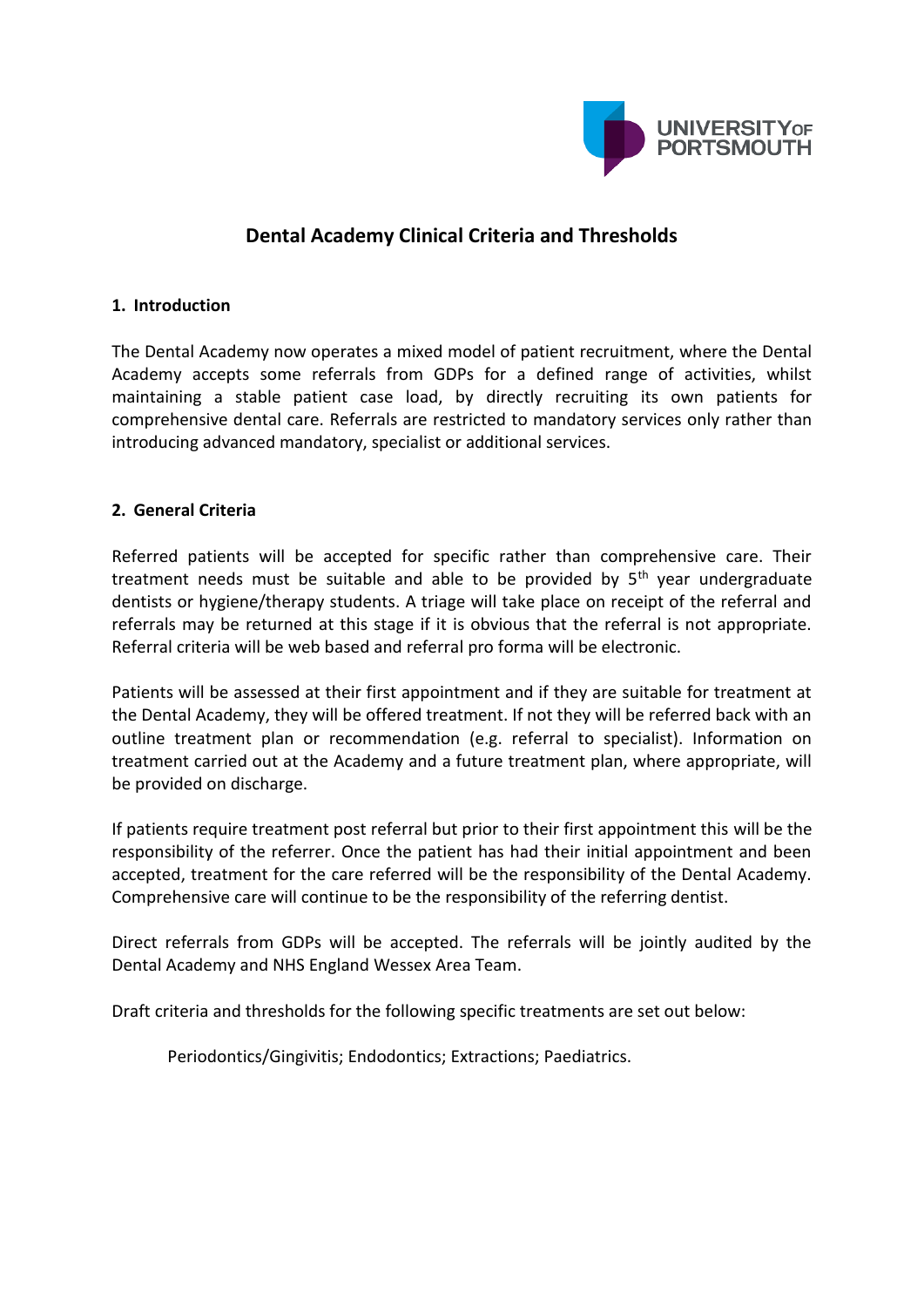# **3. Periodontics/Gingivitis**

### *Service Description*

A minimum of one course of treatment and a maximum of two courses will be offered with the aim of leading to stabilisation of disease.

Courses of treatment will include:

- a) Assessment, diagnosis, and radiographs where necessary.
- b) Oral Health Education.
- c) Routine periodontal treatment (supragingival scaling).
- d) RSD by quadrant under local anaesthetic where needed.
- e) Reassessment.

The patients will then be referred back, with a treatment summary, to the referring GDP for ongoing care and maintenance.

Details of the patient's smoking history and current level of oral hygiene must be included on referral.

# *Acceptance criteria:*

● **BPE score of 2, 2\*, 3\*, 4 or 4\* in at least 2 sextants.**

# *Exclusions:*

● *BPE score of 1*

### *Capacity*

Once the waiting list reaches 3 months, the web page will indicate its temporary closure and referrals will be returned without the patient being seen.

# **4. Endodontics**

### *Service Description*

Patients will attend for assessment and treatment planning including radiographs if appropriate. Patients will then attend for root canal treatment and be discharged once treatment is complete. A treatment summary will be sent to the referring GDP.

If the tooth is unrestorable, the patient may have the tooth extracted at the appointment, or will be referred back with extraction recommended.

### *Acceptance criteria:*

● Conventional endodontics on all teeth if appropriate (i.e. restorable or of strategic value to the restorative care of the patient).

### *Exclusions:*

● Teeth requiring retreatment, removal of posts or apicectomy are outside the scope of treatment at the Dental Academy.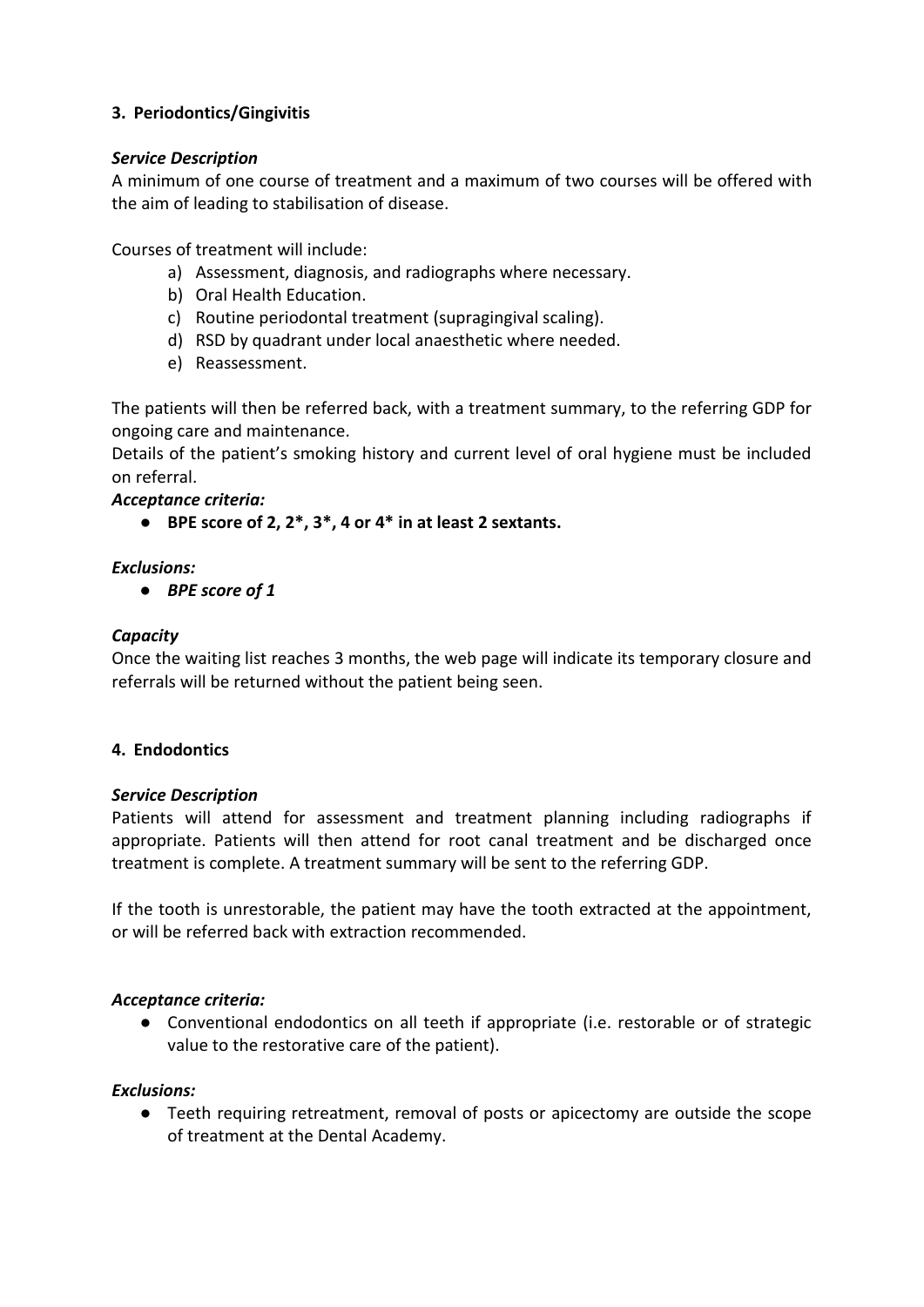### *Capacity*

2 referrals per week over the 36 week clinical academic year, managed by dedicated appointment slots.

The waiting list will be temporarily closed once there are 8 patients waiting and referrals will be returned without the patient being seen. This is to ensure waiting times, on average, do not exceed 1 month. The web page will indicate the waiting list status.

### **5. Extractions**

### *Service Description*

Patients will attend for assessment and treatment planning including radiographs if appropriate. Patients will attend a further appointment for extraction and will be discharged with post-operative instructions. A treatment summary will be sent to the referring GDP.

### *Acceptance criteria*

Extractions which are appropriate for primary care and do not require hospital facilities.

### *Exclusions:*

- Surgical or potential surgical extractions of 8s.
- Patients receiving bisphosphonate therapy/patients considered to be at high risk of developing bisphosphonate associated osteonecrosis of the jaw (BONJ).
- Patients with a highly complex medical history or anatomy.
- Patients who are very anxious/require sedation.

### *Capacity*

1 referral per week over the 36 week clinical academic year, managed by dedicated appointment slots.

The waiting list will be temporarily closed once there are 12 patients waiting and referrals will be returned without the patient being seen. This is to ensure waiting times, on average, do not exceed 1 month. The web page will indicate the waiting list status.

### **6. Paediatrics**

### *Service description*

Patients will attend for assessment and treatment planning if suitable. Patients will then attend for treatment and discharged back to referring GDP once treatment is complete. A treatment summary will be sent to the referring GDP.

### *Acceptance criteria:*

- Patients requiring one or more restorations which are appropriate for primary care.
- Patient can tolerate treatment under local anaesthesia.
- ALL referrals must have recent good quality intraoral radiographs (within last 6 months) of teeth requiring treatment.